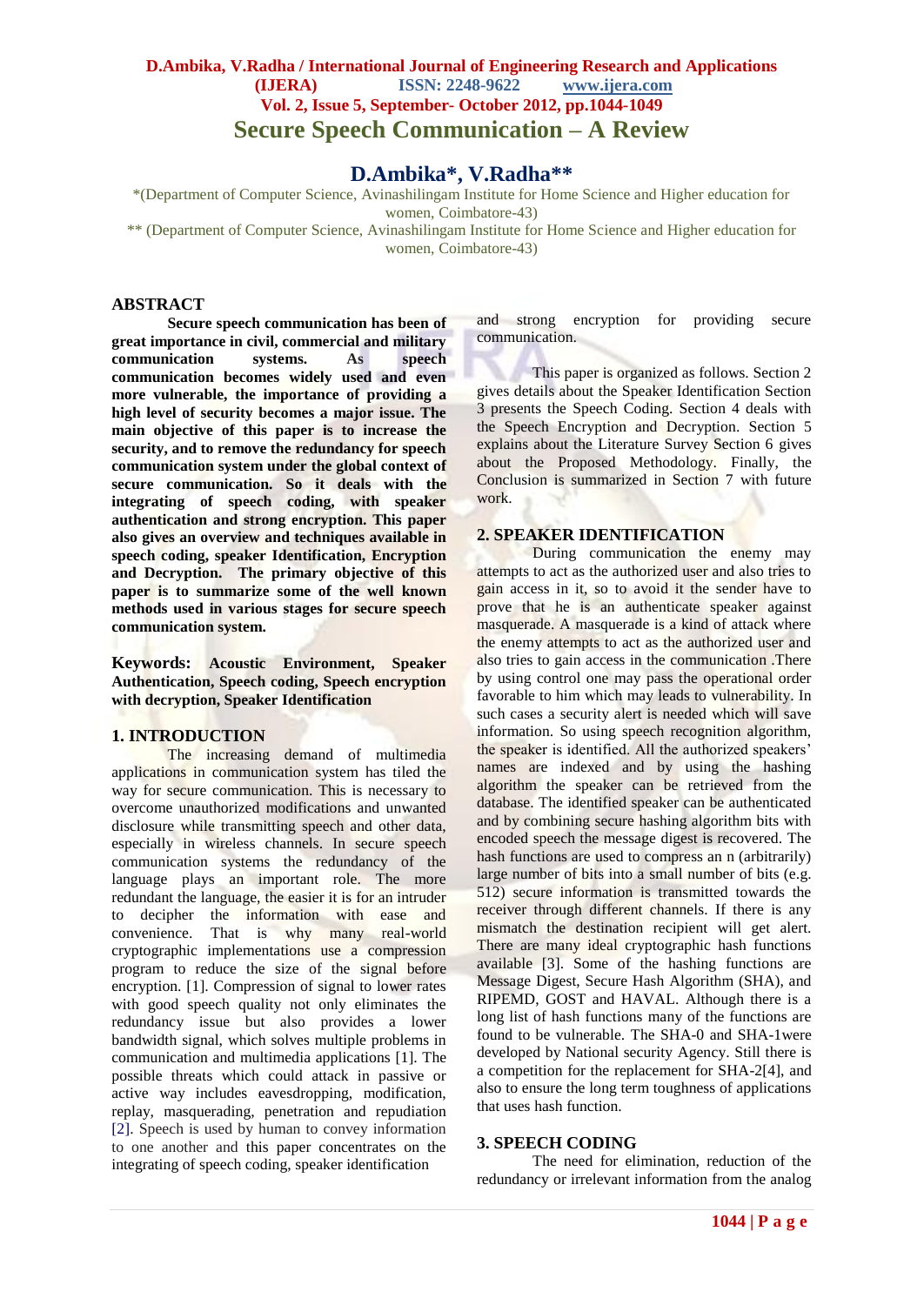signals and gave birth to an area of speech coding. Commercial systems that rely on efficient speech coding include cellular communication, voice over<br>internet protocol (VOIP), videoconferencing, internet protocol (VOIP), videoconferencing, electronic toys, archiving, and digital simultaneous voice and data (DSVD), as well as numerous PCbased games and multimedia applications. [5].The properties of speech coders include low bit rate, high speech quality, low coding delay, robustness in the presence of channel errors [6]. The speech coding can be Lossy or Lossyless. In lossy compression the actual data can be recovered from the compressed file. In Lossless compression, the actual data cannot be retrieved from the compressed file even it gives best possible quality for the given technique [7]. The quality of speech drops drastically if the encoding bit rate is reduced beyond a limit. Different speech coding schemes have resulted into various speech codecs and it can be broadly classified depending upon the bit rate at which they operate [8]. There is another way of classifying the speech coding techniques which is based on the concepts utilized and it can broadly be categorized into:

- **❖** Waveform Coding
- Parametric Coding
- Hybrid Coding

#### **3.1 Waveform Coding**

Waveform coding is used to analyze code and reconstruct original speech sample by sample. It includes time domain coding and frequency domain coding. The method such as Pulse Code Modulation (PCM), Differential PCM (DPCM) [9], Adaptive DPCM (ADPCM), Delta Modulation (DM), and Adaptive PCMID are some of the popular time domain waveform coding techniques and Transform Coding (IC), Sub band Coding (SBC) are a few spectral domain waveform coding techniques. The Pulse Code Modulation (PCM) [9] which is used to digitize the signals through signal conversion. Differential Pulse Code Modulation (DPCM) can be analog signal or a digital signal. It uses the baseline of PCM but it adds some functionality based on the prediction of the samples of the signal. In DPCM, first an estimate of each sample is found based on prediction from past few samples and then the difference of estimate from the original. The DPCM can provide PCM quality of speech at 56kbps. The ADPCM Adaptive Differential Pulse Code Modulation (ADPCM) [10] which is used to provide much lower data rates by using a functional model of the human speaking mechanism at the receiver end [11]. The frequency domain includes sub band coding and the transform coding. Advantages with SBC is that quantization noise in each band gets isolated from others and also bit rate optimization can be achieved by assigning more number of bits to speech signal in lower frequency bands(that is responsible for intelligibility) than in higher frequency bands. Variants of sub band coding are

capable of providing speech at 9.6-32 kbps with speech quality comparable to that of ADPCM and ADM. In transform coding the signal is transformed to its representation in another domain in which it can be compressed well than in its original form.

#### **3.2 Parametric Coding Methods**

The parametric coding methods are capable of providing good quality of speech. Linear Predictive Coding (LPC), Residual Excited Linear predictive Coding (RELP) and Mixed Excitation Linear Predictive Coding (MELP) are the popular example under this class. The LPC method can produce intelligible speech at 2.4 kbps and it is one of the earliest speech coders proposed in literature. LPC at bit rates 600 BPS were given by Kang et al [12]. Atal and Remde established a Multipulse Excitation Model and given the improvement related to classical LPC, and then Self Excitated Vocoders and Residual Excited Linear Predictive (RELP) coders were introduced. The encoded prediction residual in RELP is used to excite the synthesis filter. Speech quality offered by RELP coders at 4.8 kbps is higher than that of two-state excited LPC coders. To remove the annoying artefacts in LPC such as buzzes, tonal noises etc., the MELP uses sophisticated excitation and improved filter model with additional parameters to capture signal dynamics with improved accuracy. MELP utilized vector quantization for LSF parameters and achieved improvement in speech quality with naturalness, smoothness and adaptability to diverse signal conditions, in comparison with 2.4 kbps LPC [13] without elevating the bit rate.

#### **3.3 Hybrid Coders**

Hybrid coding combines strengths of waveform coding and parametric coding techniques. Like a parametric coder, it relies on speech production model. Hybrid coders are used to encode speech, and the bandwidth requirements lies between 4.8 and 16 kbps. The hybrid coders include CELP, MPE and RPE coders. Multipulse Pulse Excited coding (MPE) and Regular Pulse Excited coding (RPE) techniques try to improve the speech quality by giving a better representation of the excitation signal and it produces high quality speech at 9.6 kbps. Codebook Excited Linear Prediction (CELP) technique can be also called as analysis-by-synthesis (Abs) technique with the bit rates of 4.8 kbps. CELP and its variants are the most outstanding representatives of this class which dominates medium bit rate coders. Idea of CELP was born as an attempt to improve on LPC coder. It basically covered a wide range of bit rates 4.8-16 kbps.

# **4. SPEECH ENCRYPTION AND DECRYPTION**

Cryptography is the science of converting information from the comprehensible form to incomprehensible form for its secured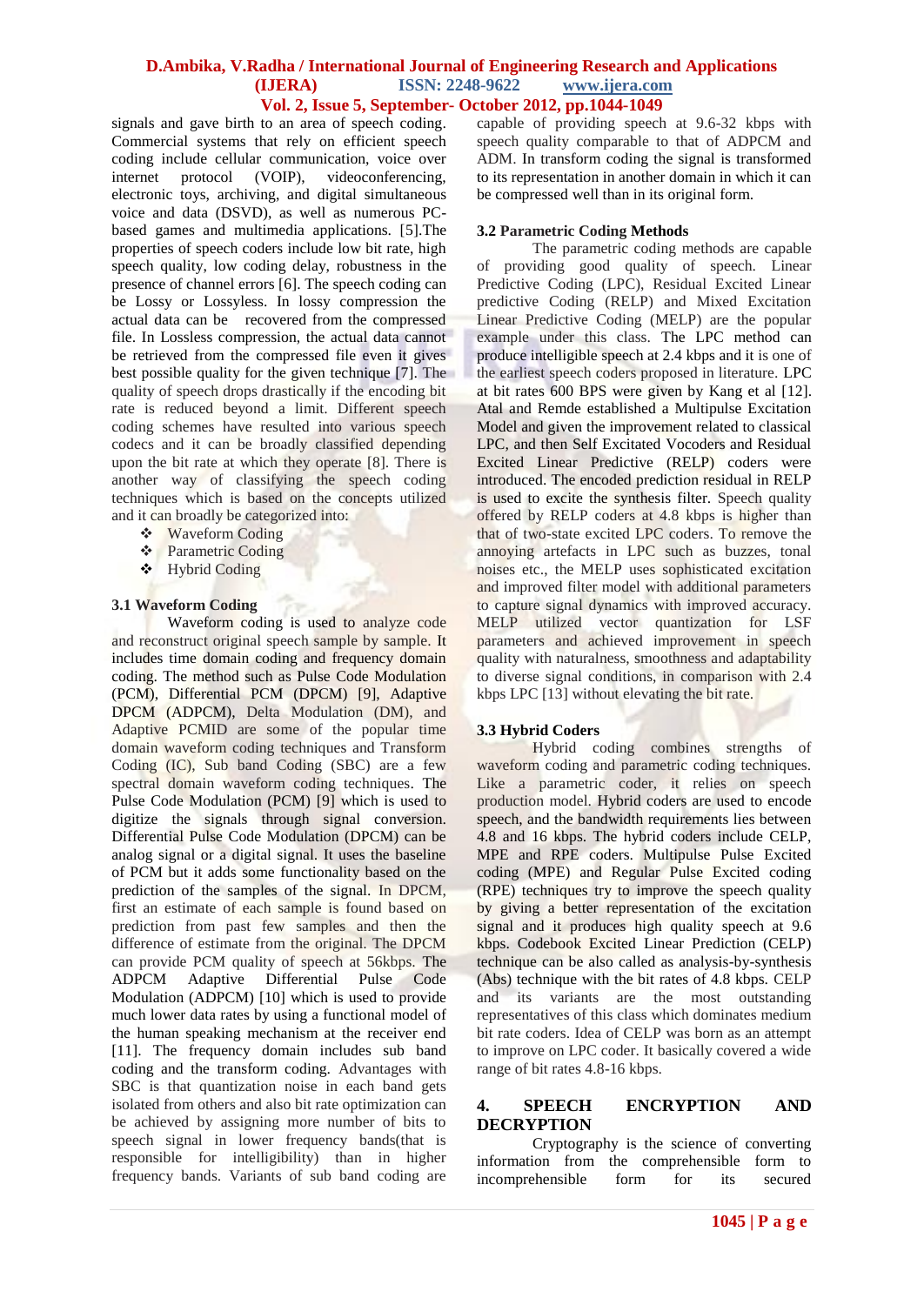communication over the insecure channel. Encryption is a very common technique for promoting the security and it is a much stronger method of protecting speech communication than any form of scrambling. The various advantages of encryption includes that [14] it can protect encryption includes that information stored on the computer from unauthorized access and while it is in transit from one computer system to another it can protect information. In general, encryption techniques are classified into two broad categories [15] such as Symmetric and Asymmetric Encryption

#### **4.1 Symmetric Encryption**

The symmetric encryption also called as single-key encryption, one-key encryption or private key encryption. It uses the same secret key to encrypt and decrypt the information. It is essential that the sender

and the receiver should know the secret key, which will be helpful to encrypt and decrypt all the information's. Fastness is the major advantage of using symmetric encryption. Some of the commonly used symmetric encryption algorithms are listed in table  $2[16]$ 

# **4.2 Asymmetric Encryption**

In asymmetric encryption, different keys can be used to encrypt and decrypt the data. The encryption key is public whereas the decryption key is private. However, it has two major disadvantages such as it is based on nontrivial mathematical computations, and it is very slower than the symmetric ones. Some of the popular examples of asymmetric encryption algorithm include RSA, DSA and PGP [17].The RSA encryption is the best known public key

| <b>Symmetric</b><br><b>Encryption</b><br><b>Algorithm</b> | <b>Developer</b>       | <b>Block</b><br>size | <b>Cryptanalysis resistance</b>       | <b>Security</b>     |
|-----------------------------------------------------------|------------------------|----------------------|---------------------------------------|---------------------|
| Advanced                                                  | Rijmen<br>Vincent      | $128-$               | It is very Strong against truncated   | More secure         |
| Encryption                                                | and Joan Daemen        | $192 -$ or           | differential, linear, interpolation   |                     |
| <b>Standard</b>                                           | in 2000                | $256$ -bit           | and square attacks                    |                     |
| Data Encryption                                           | <b>IBM</b> in 1977     | 64bit                | Vulnerable to differential and linear | Proven              |
| <b>Standard</b>                                           |                        | block                | crypt analysis                        | inadequate          |
| Triple<br>Data                                            | 1978                   | 64bit                | Vulnerable to differential, Brute     | One only weak       |
| Encryption                                                | n m                    | block                | force attacker could be analyze       | which is exit in    |
| Standard                                                  |                        |                      | plain text using differential crypt   | <b>DES</b>          |
|                                                           |                        |                      | analysis                              |                     |
| <b>CAST</b>                                               | Carlisle<br>Adams      | 64bit                |                                       | Very<br>fast<br>and |
|                                                           | <b>Stafford</b><br>and | block                |                                       | efficient [18]      |
|                                                           | Tavares in 1996        |                      |                                       |                     |

algorithm, named after its investors: Rivest, Shamir and Adleman. The key used for encryption is a public key and the key used for decryption is a private key. The Digital Signature Algorithm (DSA) is a United States Federal Government standard or FIPS for digital signatures. It was proposed by the National Institute of Standards and Technology (NIST) in August 1991 for use in their Digital Signature Standard (DSS). PGP stands for Pretty Good Privacy which is a public-private key cryptography system allows for users to easily integrate the use of encryption in their daily tasks, such as electronic mail protection and authentication, and protecting files stored on a computer. It was originally designed by Phil Zimmerman. It uses [idea,](file:///C:\Documents%20and%20Settings\ambikavijay\Application%20Data\speech%20coding%20comparative%20study\New%20Folder\encryption\Encryption%20algorithms%20%20%20Symmetric%20encryption%20%20%20Asymmetric%20encryption.htm%23IDEA) [cast](file:///C:\Documents%20and%20Settings\ambikavijay\Application%20Data\speech%20coding%20comparative%20study\New%20Folder\encryption\Encryption%20algorithms%20%20%20Symmetric%20encryption%20%20%20Asymmetric%20encryption.htm%23CAST) or [triple des](http://www.encryptionanddecryption.com/algorithms/encryption_algorithms.html#Triple_DES) for actual data encryption and RSA (with up to 2048-

bit key) or DH/DSS (with 1024-bit signature key and 4096-bit encryption key) for key management and digital signatures.

# **5. REVIEW OF LITERATURE**

W.W Chang et al., in the "automated cryptanalysis of DFT-based speech scramblers" [19]

presented an automated method for cryptanalysis of DFT based analog speech scramblers through statistical estimation treatment. E.V.Stansfield et al in Speech processing techniques for HF radio security [20] explains the techniques used to provide secure conversational speech communications over HF radio channel. An efficient implementation of multi-prime on DSP Processor proposed by K. Anand etal in 2003[21] implemented Montgomery squaring reduction method which speed ups by 10.15% for various key sizes Texas Instrument TMS320C6201 DSP Processor.

Cryptanalysis of adaptive arithmetic coding encryption scheme presented by J Lim et al in 1997[22] carried an analysis on different plaintext and cipher text and subsequent results were evaluated accordingly. Speaker Recognition from Coded Speech and the Effects of Score Normalization was proposed by R.B. Dunn et al [23]. This paper explains about the effect of speech coding on automatic speaker recognition where training and testing conditions are matched and mismatched. In the recognition performance there is little loss in the toll quality speech coders and more loss when lower quality speech coders are used. Both types of score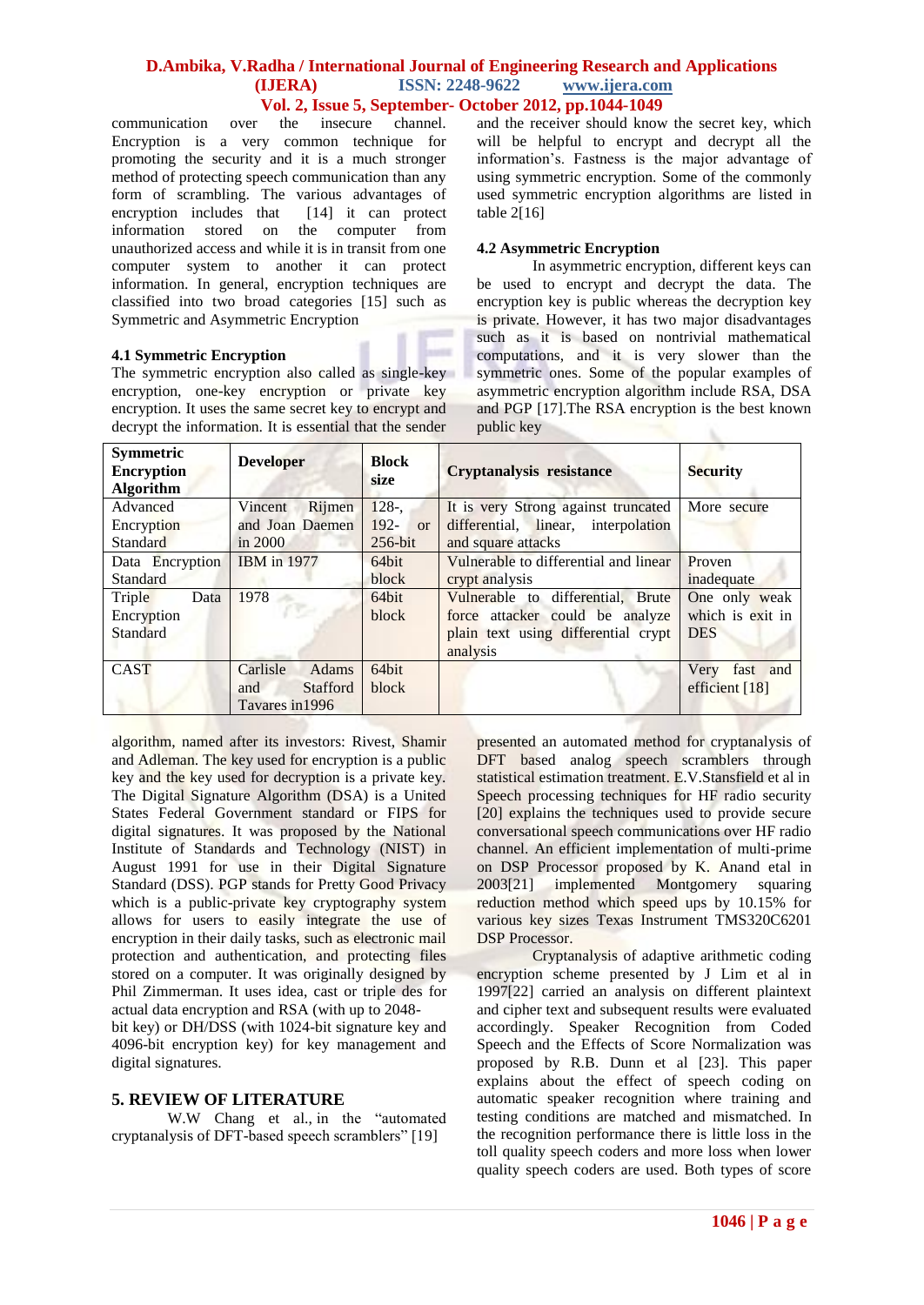normalization considerably improve performance, and it can eliminate the performance loss when there is a mismatch between training and testing conditions.

Jan Silovsky et al presented their work in the paper titled Assessment of Speaker Recognition on Lossy Codecs used for Transmission of Speech in 2011[24].This paper investigates the effect of lossy codecs used in telephony on text-independent speaker recognition. Here the speaker recognition performance is degraded due to the bandwidth usage, transmission packet loss and utilization of discontinuous transmission techniques. There is only little loss in recognition performance for codecs operating at bit rates of about 15 kb/s and the best overall performance was observed for the SILK codec. R.B. Dunn et al present their work on" Speaker Recognition from coded Speech and the Effects of Score Normalization", in [25] MIT Lincoln Laboratory, Lexington. The author investigates the effect of speech coding on automatic speaker recognition when training and testing conditions are matched and mismatched. This paper use standard speech coding algorithms (GSM, G.729, G.723, MELP) and a speaker recognition system based on gaussian mixture models adapted from a universal background model for experimentation.

Aman Chadha, Divya Jyoti, M. Mani Roja, reviewed their work in the paper titled" Text-Independent Speaker Recognition for Low SNR Environments with Encryption" in [26]. The main objective of this paper is to implement a robust and secure voice recognition system using minimum resources offering optimum performance in noisy environments. The proposed text-independent voice recognition system makes use of multilevel cryptography to preserve data integrity while in transit or storage. The experimental results show that the proposed algorithm can decrypt the signal under test with exponentially reducing Mean Square Error over an increasing range of SNR. Further, it outperforms the conventional algorithms in actual identification tasks even in noisy environments.

A. R. Stauffer, A. D. Lawson *,"* Speaker Recognition on Lossy Compressed Speech using the Speex Codec" in 2009 in[27]. This paper examines the impact of lossy speech coding with Speex on GMM-UBM speaker recognition (SR). Results show that Speex is effective for compression of data used in SR and that Speex coding can improve performance on data compressed by the GSM codec .J. D. Gibson, A. Servetti focus on Selective Encryption and Scalable Speech Coding for Voice Communications over Multi-Hop Wireless Links in [28]. This paper proposes and investigates a combination of scalable speech coding and selective encryption for secure voice communication over

multi-hop wireless links that addresses both the efficient use of network, node resources and security against unwanted eavesdroppers. It is shown that when the Shannon lower bound is satisfied with equality for rate distortion optimal scalable coding, transmission of the enhancement layer in-the-clear provides no information regarding the core layer.

# **6. PROPOSED METHODOLOGY**



**Fig. 1** Secure Speech Communication

The overall proposed methodology for secured speech communication is given in figure 1 which is illustrated as follows:

- o First of all the input speech signal is given by the sender.
- o But before transmitting to the receiver the speaker is identified by using the speech recognition algorithm to prove that he is an authorized speaker.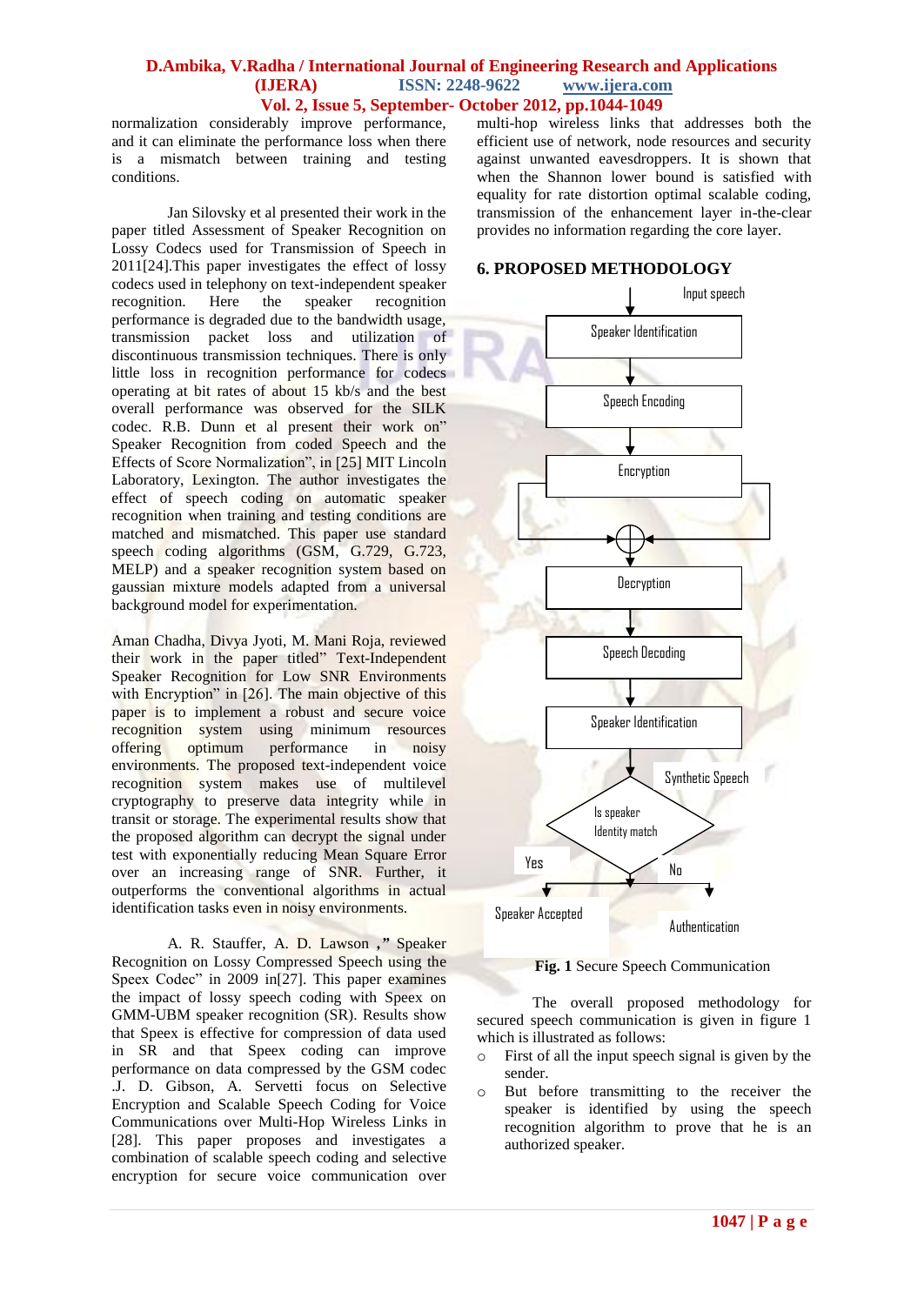- o Along with the speaker identification the original speech is compressed using the compression algorithm
- o As the next step the compressed speech is encrypted and the secure information is transmitted towards the receiver through different channels
- o The receiver decompresses the data and decrypts the information to get the original speech and also he checks by using the hashing algorithm that the original message came from the authorized user.
- o If the speaker identity matches then the receiver follows the instructions according to the sender
- o If there is any mismatch the destination recipient will get alert.

# **7. CONCLUSION AND FUTURE WORK**

Speech processing for secured communication has been in development for more than 50 years. This paper gives the various techniques in the field of Speech Coding, Speaker Identification with Encryption and Decryption. The various approaches available for developing a secured communication are clearly explained. In recent years, the need for secured communication research based on Speech Coding with cryptography has highly increased. This paper is based on compression technologies that exploit this technology with encryption and decryption for an environment that promotes and facilitates the use of safe communication. More specifically, the application takes responsibility for the speaker identification using the cryptographic hash functions so that the unauthorized speakers will find difficult to trace out the original data. The future work is to find out the optimal method suitable for this environment to provide better secured communication.

#### **REFERENCES**

- [1] A. Jameel et al, " A robust secure speech communication system using ITU-T G.723.1 and TMS320C6711 DSP", [Microprocessors](http://www.sciencedirect.com/science/journal/01419331)  [and Microsystems,](http://www.sciencedirect.com/science/journal/01419331) volume 30,2006,Pages 26-32
- [2] A. Jameel, "Transform-domain and DSP based secure speech communication", Microprocessors and Microsystems,2007, 335–346
- [3] [http://en.wikipedia.org/wiki/Cryptographic\\_](http://en.wikipedia.org/wiki/Cryptographic_hash_function) hash function
- [4] [http://csrc.nist.gov/groups/ST/hash/sha-](http://csrc.nist.gov/groups/ST/hash/sha-3/index.html)[3/index.html](http://csrc.nist.gov/groups/ST/hash/sha-3/index.html)
- [5] Mark Hasegawa-Johnson et al," Speech Coding: Fundamentals And Applications", Wiley Encyclopedia of Telecommunications
- [6] Akella Amarendra Babu et al, ,"Robust speech processing in EW environment", International Journal of Computer
- Applications (0975 8887) Volume 38– No.11, January 2012
- [7] Dr.V.Radha et al," Comparative Analysis of Compression Techniques for Tamil Speech Datasets, IEEE, ICRTIT, June 3-5, 2011
- [8] Venkatesh Krishnan," A Framework For Low Bit-Rate Speech Coding In Noisy Environment", A school of Electrical and Computer Engineering
- [9] P.Cummiskey et al,"Adaptive Quantization in Differential PCM Coding of speech, "Bell sys.Tech.J.Vol.52.No.7.p.1105.sept.1973
- [10] G.Kang and D.Coutler,"600 Bit-per-second voice digitizer(linear predictive format coder),"NRL Report 8043,Nov 1976
- [11] Jorgen Ahlberg," Speech & Audio Coding" TSBK01 Image Coding and Data Compression Lecture 11, 2003
- [12] G.Kang,"Application of linear prediction to a narrow band voice digitizer,"NRL Report 7774,Oct.1974
- [13] Benesty,Sondhi, Huang, "Springer Handbook of Speech Processing"
- [14] Nehaluddin Ahmad,,"Privacy and the Indian Constitution: A case study of Encryption", Communication of the IBIMA volume 7,2009 ISSN:1943-7765
- [15] S.Rajanarayanan and A. Pushparaghavan, "Recent Developments in Signal Encryption – A Critical Survey", International Journal of Scientific and Research Publications, Volume 2, Issue 6, June 2012, ISSN 2250- 3153
- [16] Hamdan.O.Alanazi etal, "New Comparative Study Between DES, 3DES and AES within Nine Factors", Journal of computing, volume2, issue3, march 2010
- [17] [http://zybersene.blogspot.in/2012/06/symme](http://zybersene.blogspot.in/2012/06/symmetric-encryption-vs-asymmetric.html) [tric-encryption-vs-asymmetric.html](http://zybersene.blogspot.in/2012/06/symmetric-encryption-vs-asymmetric.html)
- [18] [Http://www.omnisecu.com/security/public](http://www.omnisecu.com/security/public-key-infrastructure/symmetric-%20encryption-algorithms.htm)[key-infrastructure/symmetric-](http://www.omnisecu.com/security/public-key-infrastructure/symmetric-%20encryption-algorithms.htm) encryption[algorithms.htm](http://www.omnisecu.com/security/public-key-infrastructure/symmetric-%20encryption-algorithms.htm)
- [19] W.W Chang et al., "The automated cryptanalysis of DFT-based speech scramblers," IEICE Trans .Information and system,E83,pp.2107-2112,2000
- [20] E.V Stansfield et al., "Speech processing techniques for HF radio security," IEEE Proce.,vol.136,1989
- [21] K.Anand,et al.,"An efficient implementation of multi-prime on DSP Processor,"inProc.ICASSP,2003,pp.413-416
- [22] J.Lim et al.,"Cryptanalysis of adaptive arithmetic coding encryption scheme," in Proc. ACISP,1997 pp.216-227
- [23] R.B. Dunn, T.F. et al, "Speaker Recognition from Coded Speech and the Effects of Score Normalization", IT Lincoln Laboratory, Lexington, MA